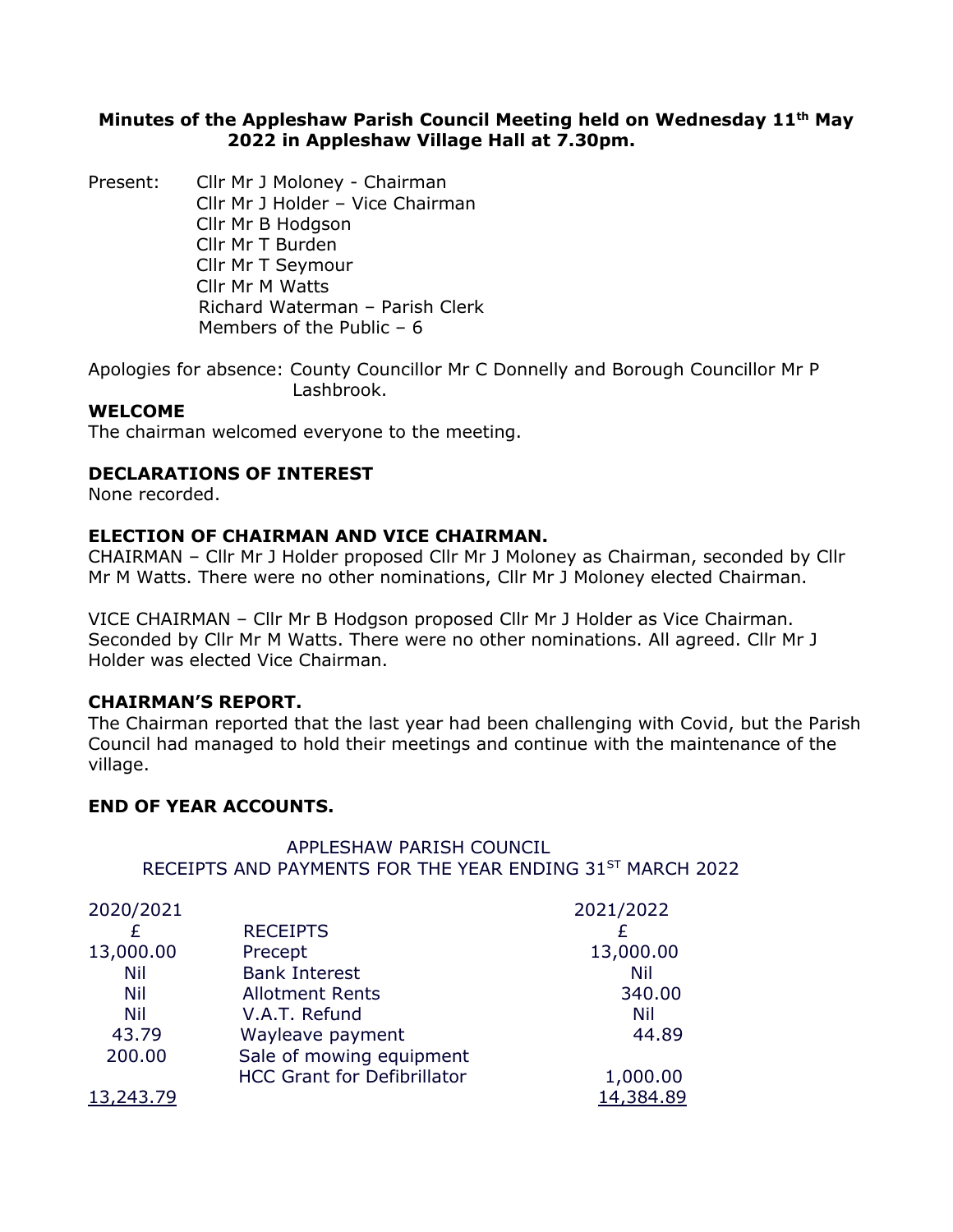|                  | <b>PAYMENTS</b>                                       |           |
|------------------|-------------------------------------------------------|-----------|
| 3,366.29         | <b>General Administration</b>                         | 3,331.04  |
| 787.54           | <b>Insurance</b>                                      | 809.67    |
|                  | New Rubbish Bin                                       | 218.99    |
| 806.31           | Service / Repair for Mower                            | 451.68    |
|                  | Defibrillator                                         | 795.00    |
| 950.00           | Website Hosting Fee Back dated.                       |           |
| 1,000.00         | Dog Loo Emptying                                      | 1,018.00  |
| 260.00           | Allotments                                            |           |
| 246.04           | <b>Street Lighting</b>                                | 274.98    |
| 272.39           | <b>Village Maintenance</b>                            |           |
| 3,789.49         | Playing Field Grass Cutting + Ditch Clearing 4,591.63 |           |
| 3,489.62         | New Grass Cutting Topper                              |           |
| 256.85           | <b>Flashing Speed Sign Maintenance</b>                | Nil       |
|                  | <b>Village Clock</b>                                  | 965.00    |
| 1,121.42         | V.A.T. on Payments                                    | 752.93    |
| <u>16,085.95</u> |                                                       | 14,486.56 |
|                  |                                                       |           |
|                  | RECEIPTS AND PAYMENTS SUMMARY                         |           |
| 10,976.47        | Balance brought forward 1/4/2021                      | 8,134.31  |
| 13,243.79        | Add: Receipts                                         | 14,384.89 |
| 24,220.26        |                                                       | 22,519.20 |
| 16,085.95        | Less: Payments                                        | 14,486.56 |
| 8,134.31         |                                                       | 8,032.62  |
|                  |                                                       |           |
|                  | Appleshaw Parish Council Bank Reconciliation          |           |
| 8,134.31         | <b>Lloyds Current Account</b>                         | 9,005.32  |
|                  | Less Cheque not presented                             |           |
|                  | No 311                                                | 18.70     |
|                  | No 384                                                | 954.00    |
| 8,134.31         |                                                       | 8,032.62  |

The Clerk ran through the End of Year Accounts and explained each item.

CERTIFICATE OF EXEMPTION – AGAR 2021/2022

The Parish Council agreed to submit a certificate of exemption as the turnover was below £25,000. Proposed by Cllr J Molony and seconded by Cllr Mr J Holder. All agreed.

ANNUAL GOVERNANCE STATEMENT 2020/2021

The Clerk read out the Annual Governance Statement 2021/2022 ensuring that there is a sound system of internal control, including arrangements for the preparation of the accounting statement.

The annual Governance Statement was approved by the Parish Council. Proposed by Cllr Mr J Molony and seconded by Cllr Mr J Holder. All Agreed. The Chairman and the Clerk will sign the relevant paperwork.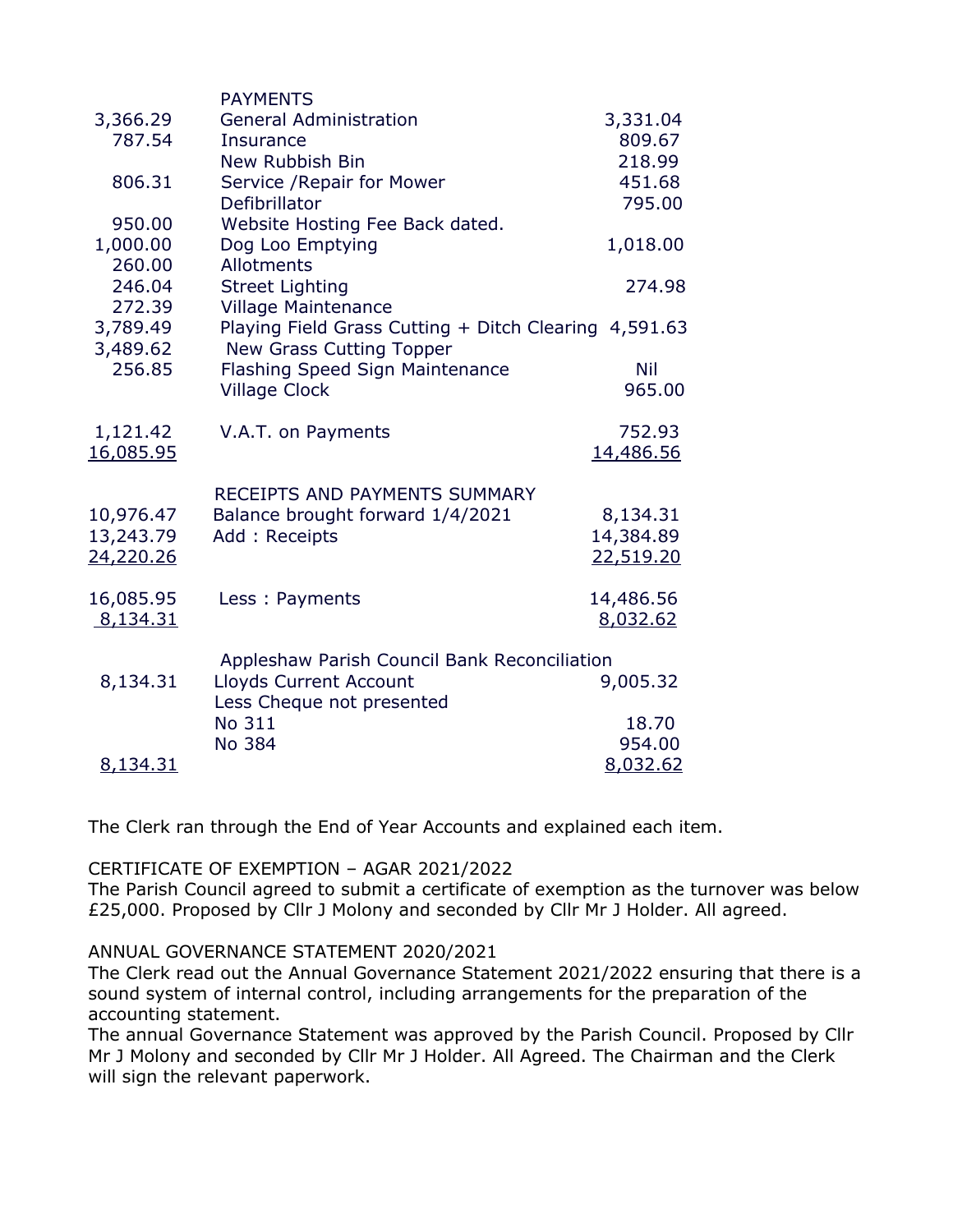# ANNUAL ACCOUNTING STATEMENTS 2021/2022

The annual Accounting Statement 2021/2022 was approved by the Parish Council. Proposed by Cllr Mr J Malony and seconded by Cllr Mr J Holder. All agreed. The Chairman and Clerk will sign the relevant paperwork.

# **MINUTES OF THE PREVIOUS MEETING**

The minutes of the March meeting were signed as a true record.

# **MATTERS ARISING**

SPEED SURVEY – The Clerk reported that there had been a delay in the implementation of this and the speed survey will now take place in the autumn.

ALLOTMENTS – Cllr Mr M Watts.

- Fees for allotment tenancy need revising with some allotment holders are only paying £10 a year for a full-size allotment. It was suggested that the fee for an allotment be raised to £1 a week, i.e. £52 per annum. The size of the allotment will also be taken into consideration. It was agreed to review the rents over the summer with the view to the increase in rents for the next year, beginning April 1st, 2023.
- Provision of water to the allotments was briefly discussed. The Clerk stated that Penton Grafton Parish Council had provided two animal troughs rather than a standpipe. This discouraged allotment holders from using hosepipes and sprinklers. This was noted. The cost of putting in water will be investigated.
- There is a considerable amount of rubbish dumped in the allotments and a plan of action is needed to get rid of this and stop it accumulating again.

# FOOTPATHS – Cllr Mr M Watts and Cllr Mr B Hodgson.

The village footpaths are clear and walkable. There are two overgrown footpaths that are not being cut by the landowner. The Clerk will liaise with the Lengthsman and Cllr Mr M Watts will add these two footpaths to the cutting list.

VILLAGE MAINTENANCE - Cllr Mr T Burden.

- GRASS CUTTING Keith and Chris Baynes the grass-cutting contractors have begun their contract. A misunderstanding about leaving the grass long around the edge of the playing field will be discussed: meanwhile, it was agreed the grass would be left uncut at the base of the trees.
- HEMLOCK Hemlock is growing in the ditch again. This has been cut back, sprayed and will be monitored for further growth.
- PLAYING FIELD FENCING Quotes to replace the damaged fencing around the playing field are needed. Dr Graham Legg stated that the village hall trustees have funds that could go towards the cost of the fencing.

DEFIBRILLATOR – The Clerk reported that the defibrillator cabinet had been delivered and he will liaise with Cllr Mr T Seymour to arrange access for the electrician and where it is to be sited.

## **PLANNING.**

There were no new planning applications to discuss.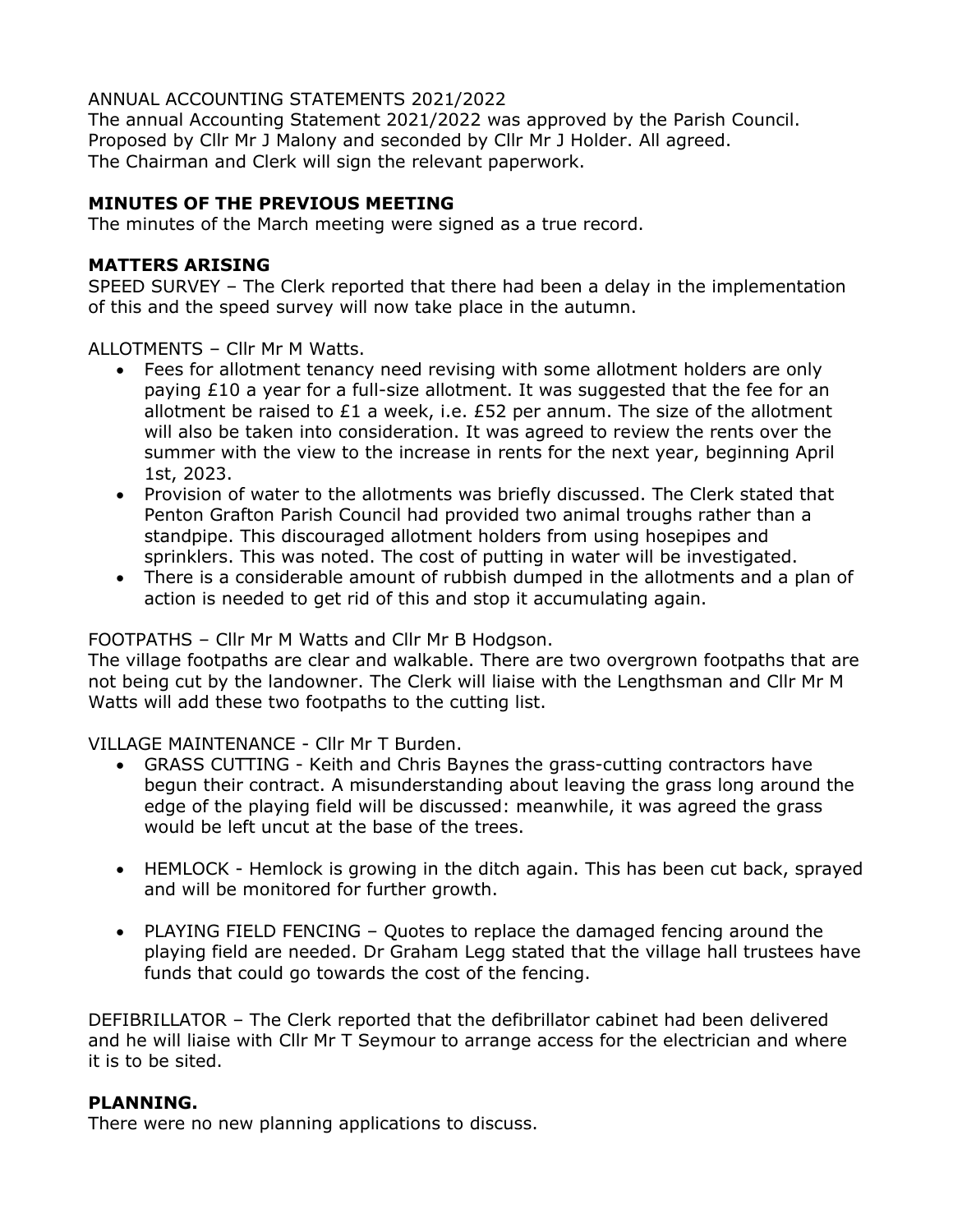# **FINANCE.**

Financial Statement 11th May 2022

#### **Expenditure April and May 2022**

| R.N. Waterman          | Administration A & M                 | £540.00   |
|------------------------|--------------------------------------|-----------|
| <b>TVBC</b>            | Dog Bin Emptying                     | £1,232.58 |
| <b>Contour Fencing</b> | <b>Allotment Fencing</b>             | £163.20   |
| DA Cook                | <b>Mower Servicing</b>               | £550.80   |
| Mr B Pearce            | <b>Grass Cutting</b>                 | £80.00    |
| P Reynolds             | <b>Audit of Accounts</b>             | £270.00   |
| <b>HCC</b>             | <b>Street Lighting</b>               | £178.73   |
|                        | Walnut Tree Inn Jubilee Celebrations | £1,000.00 |
|                        |                                      | £4,488.70 |

#### **INCOME**

TVBC  $\frac{1}{2}$  Precept = £6,500.00

#### **Summary of Accounts 2022/2023**

|                                            | $=$ £14,532.62 |
|--------------------------------------------|----------------|
| Plus Income – April and May                | £6,500.00      |
| Opening Balance 1 <sup>st</sup> April 2022 | $=$ £ 8,032.62 |

Less Expenditure

April and May  $=$  £ 4,488.70 = **£10,043.92**

## **FUNDS AVAILABLE**

|                |     | £10,043.92 |
|----------------|-----|------------|
| Parish Council | $=$ | £9,569.92  |
| Allotments     | $=$ | £ 474.00   |

## **THE QUEENS PLATINUM JUBILEE CELEBRATIONS.**

Cllr Mr T Burden re-capped on the planned celebrations for the Queen's Platinum Jubilee:

- 50 Memorial Coins (the coins are 50 pence legal tender) will be handed out to the first resident 50 ARC children under the age of 14 years of age.
- The village green will be used for children's activities a full programme of traditional games is to be organised.
- Village Green A proposal was tabled to replace the two walnut trees that have been blown down in recent storms. Cllr Burden will liaise with Mr A Burgess. There is some concern about the health of the walnut trees on the village green. Advice will be taken on the condition of the soil and what can be done if it needs improving before any replanting.
- Parish ratepayers have contributed £500 towards the Jubilee Celebrations. Cllr Mr P Lashbrook has also approved a grant application of £500 from the Test Valley community budget.
- The school are preparing a 'time capsule' for the Platinum Jubilee and it has been suggested that it could be buried on the village green.
- Flyers advertising the village jubilee celebrations are to be distributed to every household in the village.
- Sue Smith offered to clean out and reorganise the telephone box library for the Jubilee and add magazines and children's books. The Parish Council supported